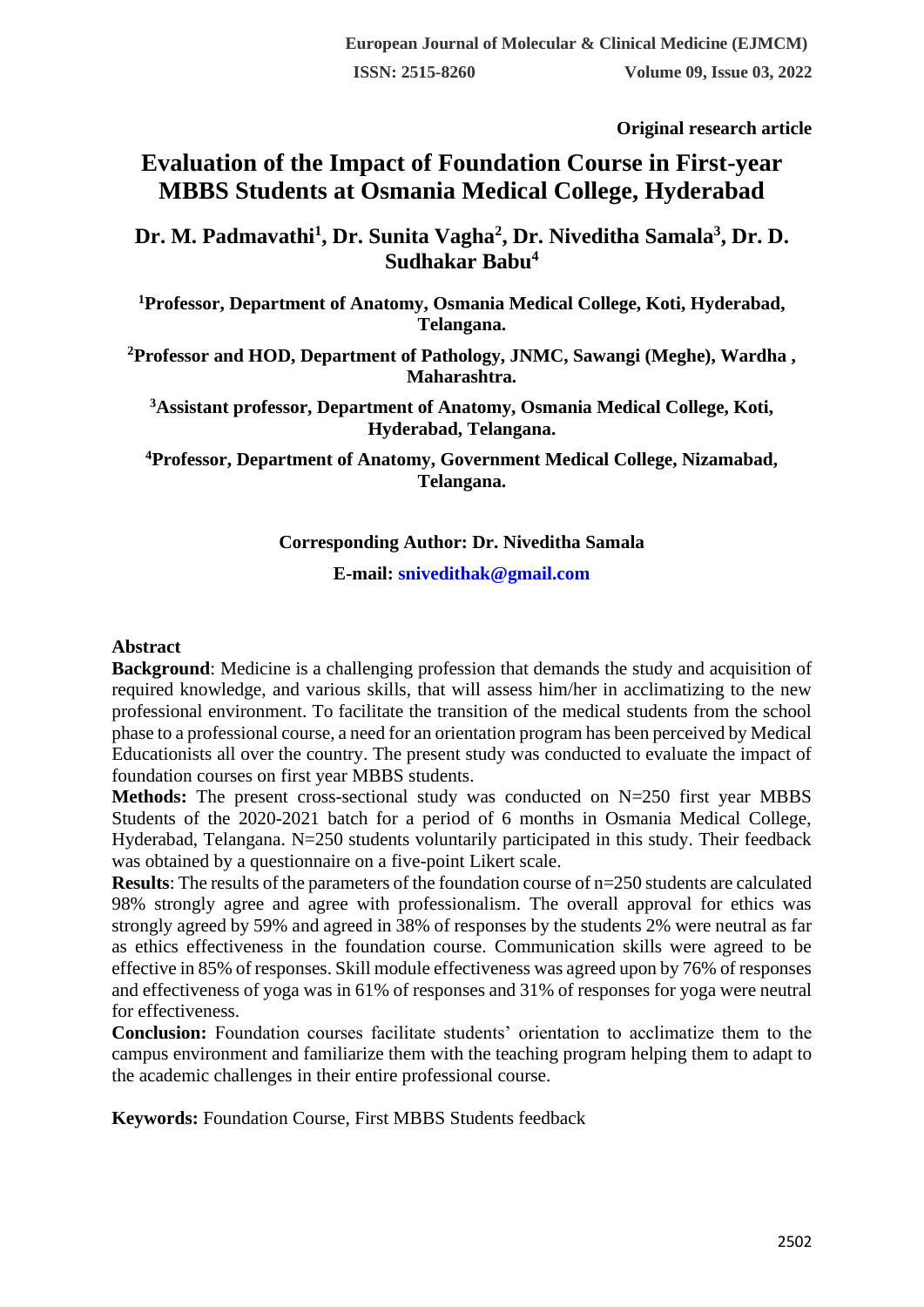# **Introduction**

Medicine is a challenging profession that demands the study and acquisition of required knowledge, various skills, that will assess him/her in acclimatizing to the new professional environment [1] To facilitate the transition of the medical students from the school phase to a professional course, a need for orientation program has been perceived by Medical Educationists all over the country. A structured "Foundation Course" can help alleviate student worries, and apprehensions and help them cope with forthcoming professional demands. [1] According to "Vision 2015", document on "Regulation on graduate medical education" and "Competency-based undergraduate curriculum for the Indian medical graduate, 2018" with the advancement in medical education, MCI has introduced foundation courses to be followed by all educational institutions to make teaching program student orient and outcome-based. [2] Academic institutes throughout the globe design and implement foundation course for their students to facilitate transit from rote learning to self-directed learning in professional course. [1] The core objective is to familiarize students of first year MBBS with the campus environment curriculum and academic programs and help them to face all types of challenges in their course. [3] The Foundation Course consists of six modules that include orientation, skills, community orientation, professionalism and ethics, enhancement of language, computer skills, sports, and extracurricular activities (MCI document foundation course, 2019). Each module has a specific topic-wise hour distribution with special hours allotted to sports and extracurricular activities in between. This study is used to know the students' perception of the orientation, skills, ethics, professionalism, and yoga. The present study aimed to evaluate the impact of a foundation course on first year MBBS students. The other objectives of the study included determining the opinion of the students regarding the relevance of the topics included in the foundation course. To assess the satisfaction of students in professional development including Orientation, Professionalism, Ethics, Skills, and Yoga.

# **Material and Methods:**

The present Cross-sectional study was conducted on N=250 First year MBBS Students of the 2020 - 2021 batch for a period of 6 months in Osmania Medical College, Hyderabad, Telangana. Prior approval for the study was obtained from the Institutional Ethical Committee of Osmania Medical College. The students who were willing to participate in the study are included and the students who are not willing to participate were excluded from the present study. The structure of the foundation course followed during the study is given in table 1.

| <b>Subjects/Contents</b>                         | <b>Total Teaching hours</b> |
|--------------------------------------------------|-----------------------------|
| <b>Orientation</b>                               | 30                          |
| <b>Skill Module</b>                              | 35                          |
| Field visit to the community health center       | 8                           |
| <b>Professional development including ethics</b> | 40                          |
| Sports and extracurricular activities            | 22                          |
| <b>Enhancement of language/computer skills</b>   | 40                          |
| <b>Total teaching hours</b>                      | 175                         |

| <b>Table 1: Structure of foundation course</b> |  |  |  |  |
|------------------------------------------------|--|--|--|--|
|------------------------------------------------|--|--|--|--|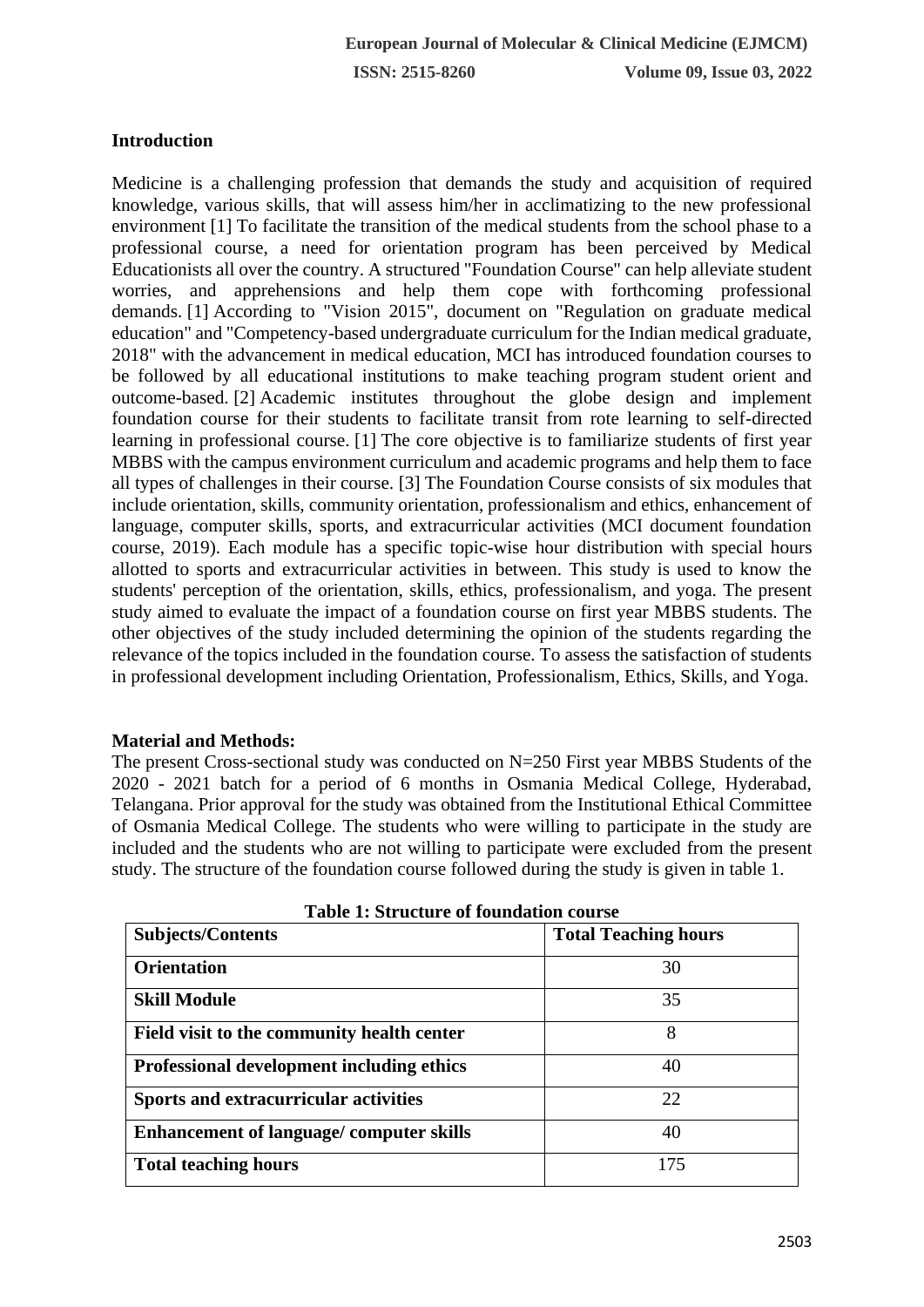The topics mainly focused on are Orientation, Medical Ethics, Professional and Personality development, Enhancement of language, computer skills, and yoga. Presentations were conducted in an innovative way like group activities, Roleplay, use of video clips, and interactive sessions to make the students more attentive and receptive. Their feedback was obtained by a questionnaire on a five-point Likert scale. There was positive feedback about the components of the foundation course which lasted for 175 teaching hours for a period of 1 month and the compiled details in percentage.

### **Results**

This study was cross-sectional and conducted on n=250 1st year MBBS students. Their feedback was collected by using a questionnaire. The questionnaire consists of individual feedback for various components of the foundation course. The results of the parameters of the foundation course of n=250 students are calculated. A critical analysis of table 2 revealed 98% strongly agree and agree with professionalism. The overall approval for ethics was strongly agreed by 59% and agreed in 38% of responses by the students 2% were neutral as far as ethics effectiveness in the foundation course. Communication skills were agreed to be effective in 85% of responses. Skill module effectiveness was agreed upon by 76% of responses and effectiveness of yoga was in 61% of responses and 31% of responses for yoga were neutral for effectiveness

|                        |                               | stuutni         |              |                |                 |                 |
|------------------------|-------------------------------|-----------------|--------------|----------------|-----------------|-----------------|
|                        |                               | <b>Strongly</b> | Agree        | <b>Neutral</b> | <b>Disagree</b> | <b>Strongly</b> |
|                        |                               | Agree           |              |                |                 | <b>Disagree</b> |
|                        | Be properly dressed           |                 | $\checkmark$ |                |                 |                 |
|                        | Will implement it in your     |                 | $\checkmark$ |                |                 |                 |
|                        | career                        |                 |              |                |                 |                 |
|                        | Social behavior               |                 | $\checkmark$ |                |                 |                 |
| <b>Professionalism</b> | Having discipline             |                 |              |                |                 |                 |
|                        | Useful                        |                 | $\checkmark$ |                |                 |                 |
|                        | Not helpful                   |                 |              |                | $\checkmark$    |                 |
|                        | Follow the Hippocratic        |                 |              | √              |                 |                 |
|                        | oath in all circumstances     |                 |              |                |                 |                 |
|                        | Students respect patient      |                 | $\checkmark$ |                |                 |                 |
|                        | confidentiality (Privacy)     |                 |              |                |                 |                 |
| <b>Ethics</b>          | Important in medicine         |                 |              |                |                 |                 |
|                        | Made me more aware of         |                 | ✓            |                |                 |                 |
|                        | the practice of medicine      |                 |              |                |                 |                 |
|                        | Influence on attitude and     |                 | $\checkmark$ |                |                 |                 |
|                        | behavior of doctors           |                 |              |                |                 |                 |
|                        | Plays a crucial role in self- |                 | $\checkmark$ |                |                 |                 |
|                        | improvement                   |                 |              |                |                 |                 |
|                        | Effective                     | $\checkmark$    |              |                |                 |                 |
|                        | Not Effective                 |                 |              |                |                 |                 |
| Communication          | Students should interact      |                 | $\checkmark$ |                |                 |                 |
| skills                 | appropriately within a        |                 |              |                |                 |                 |
|                        | small group                   |                 |              |                |                 |                 |

#### **Table 2: Parameters included in foundation course and the results represented by one student**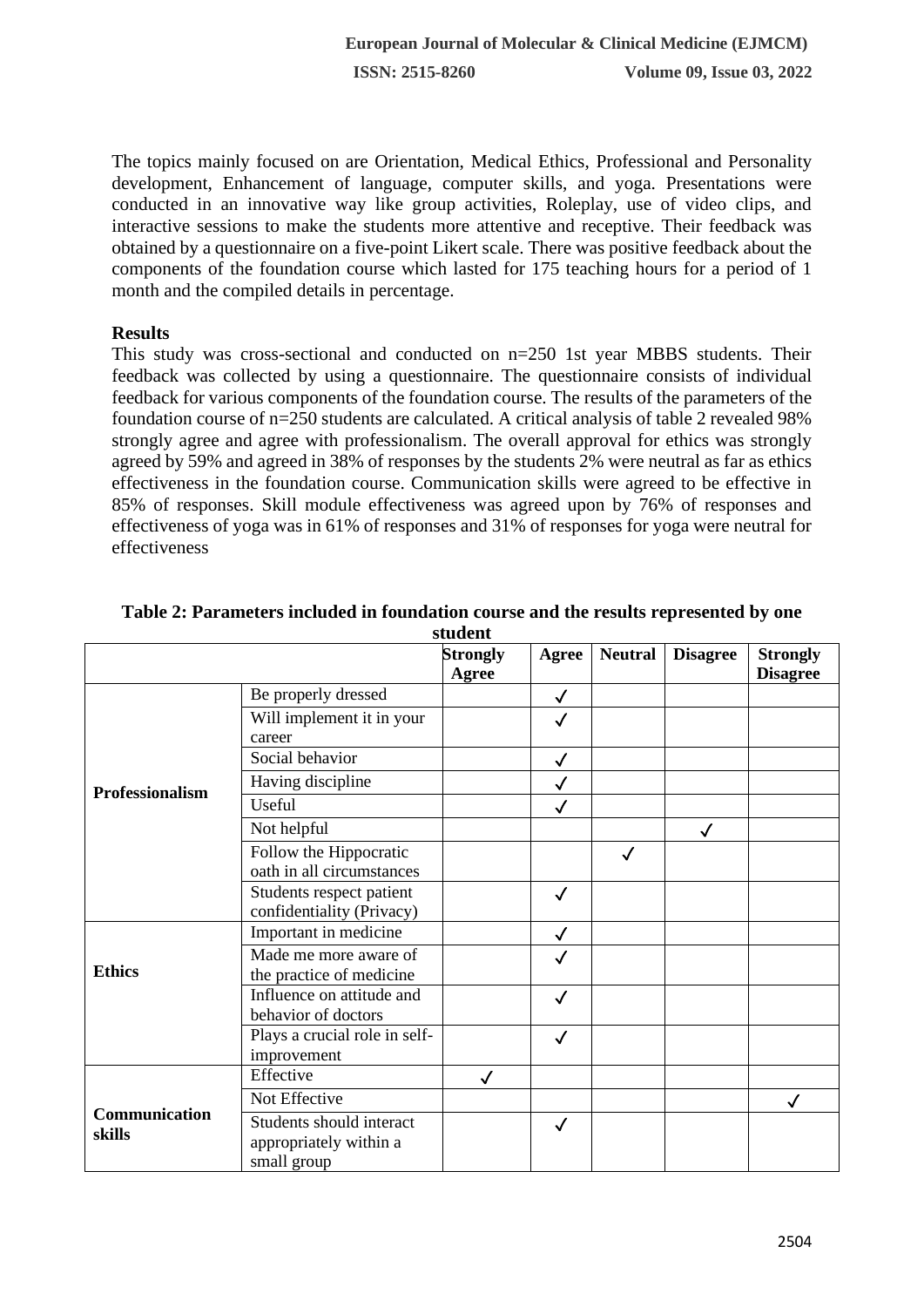**ISSN: 2515-8260 Volume 09, Issue 03, 2022**

|                      | Students should interact<br>appropriately within a<br>lecture setting  |   |              |              |  |
|----------------------|------------------------------------------------------------------------|---|--------------|--------------|--|
|                      | Students should function<br>appropriately within a<br>health care team |   |              |              |  |
|                      | Should be sensitive to the<br>needs, feelings, or wishes<br>of others  |   | $\checkmark$ |              |  |
| <b>Skills Module</b> | Interesting                                                            |   | $\checkmark$ |              |  |
|                      | Informative                                                            |   |              |              |  |
|                      | Helpful in building up the<br>confidence                               |   | $\checkmark$ |              |  |
|                      | will be able to apply what<br>you learned in future                    |   | $\checkmark$ |              |  |
|                      | Not helpful                                                            |   |              | $\checkmark$ |  |
| Yoga                 | Effective                                                              |   |              | ✓            |  |
|                      | Will implement in daily<br>routine                                     |   | $\checkmark$ |              |  |
|                      | As stress buster                                                       |   |              |              |  |
|                      | Organized well                                                         |   |              |              |  |
|                      | Satisfied                                                              | √ |              |              |  |
|                      | Not satisfied                                                          |   |              |              |  |

# **Table 3: Feedback of students on Professionalism, Ethics, Communication skills, Skills module, and Yoga**

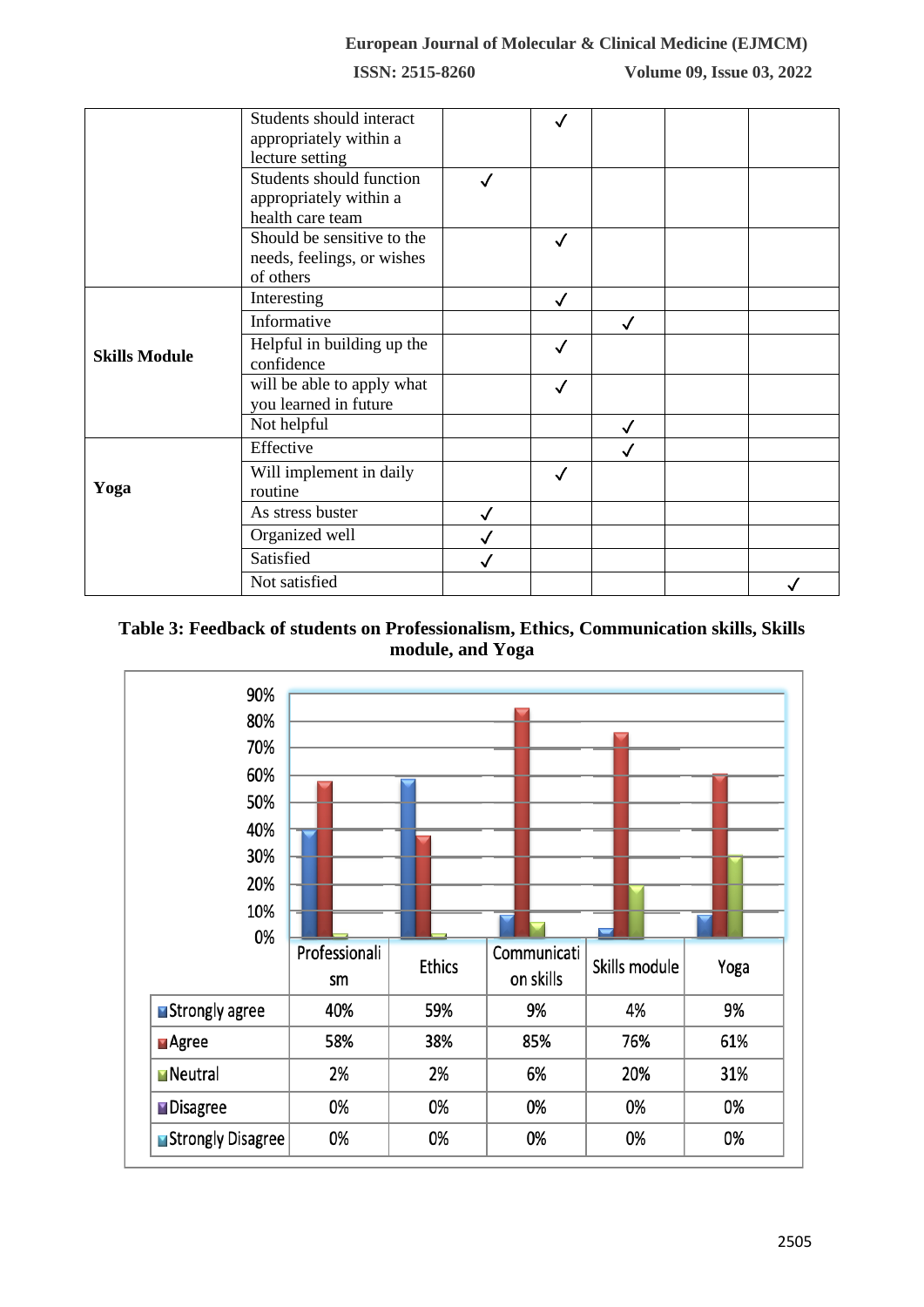

**Graph 1: Depicting the responses to parameters and agreement with the effectiveness**

# **Discussion**

Medicine is a challenging profession that demands the study of a large volume of knowledge, the acquisition of novel clinical skills, self-directed learning, ethical behavior, and professional attitudes. The MCI has suggested conducting a foundation course of 2 months for 1st-year MBBS students to produce compiled Indian Medical graduates. As envisaged by the MCI, "Indian Medical Graduate" (IMG) should possess the necessary knowledge, skills, attitudes, values, and responsiveness to perform responsibly and successfully as a community physician while being internationally relevant. [4] One of the key responsibilities of the IMG is to be a competent communicator with patients, families, coworkers, and the community. With this inspiration, the MEU faculty at OMC Hyderabad planned and conducted a foundation course for the 2020-2021 batch of I-year MBBS students. The feedback of the students was taken by using a questionnaire and the results were analyzed, compared, and tabulated in Table No. 3. Our study found a significant improvement in the development of skills of the students when a comparison is done before the foundation course and after the implementation of the foundation course. 80% of the respondents agreed that skill module improvement was high after the foundation course. Dixit R et al., [5] in a similar study reported improved scores in the perception of various modules in foundation courses and the overall rating for the foundation. Devi J et al., [6] found there is a profound impact of orientation programs in acquainting students in multiple areas of the medical curriculum. In a study by R Mittal et al., [3] including n=100, 67% of the participants labeled the foundation program a very good exercise. Students' views regarding the factors that facilitated their learning were good topics (covered important aspects of the clinical phases), good presentations, good and experienced speakers, and interactive faculty. T Srimathi [7] studying the feedback on foundation course for first MBBS students in Tamil Nadu obtained Positive feedback of 88.5% to 98.5% regarding the objectives of the course, contents, presentation, future value of the course in the student's career by a Questionnaire issued to the students. In the present study overall feedback from the students was 98%, they gave a positive response, and only 2% with a neutral response. There was no negative feedback received in any of the responses from the students. The interactive and responsive sessions of the program were highly appreciated by the majority of the students who recommended further such programs every year regularly.